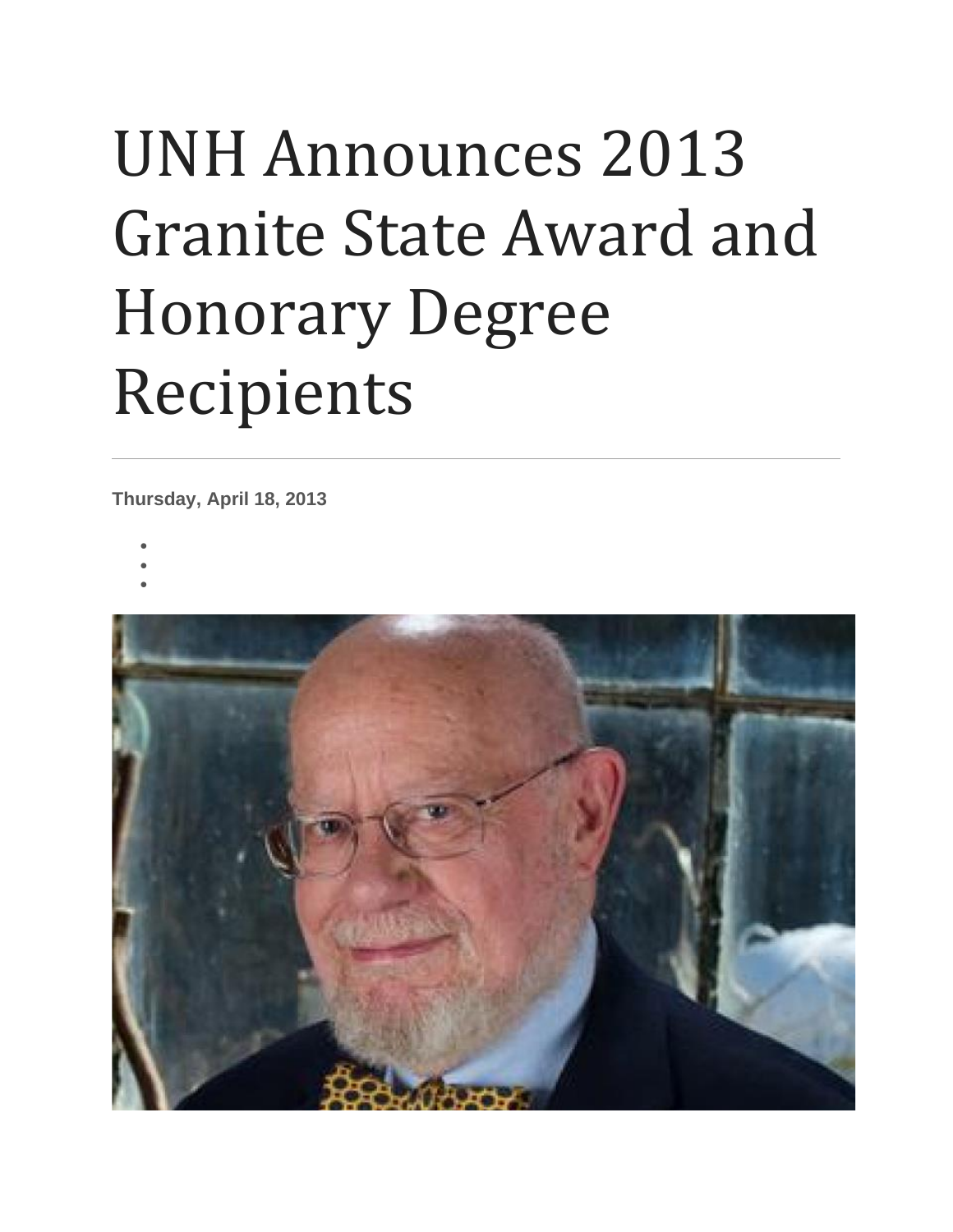Fritz Wetherbee, 2013 Granite State Award

For their significant contributions to the state and its people, the Running Nuns from the St. Charles Children's Home in Rochester, and New Hampshire storyteller Fritz Wetherbee will receive UNH's 2013 Granite State Awards.

The awards will be presented during commencement Saturday, May 18, 2013. Also being recognized are Gov. Margaret Wood "Maggie" Hassan, commencement speaker Lt. Gen. Mary A. Legere '82, and former chairman of the University System of New Hampshire board of trustees Andrew Lietz, all of whom will receive honorary degrees.

In 1996, Sister Maximilian Cote founded the Running Nuns program at the St. Charles Children's Home in Rochester. St. Charles provides a safe, nurturing setting for children who have severe behavioral issues. Some of these children have been removed from their homes because of trauma in the family.

The Running Nuns use a daily exercise regimen to channel children's energy in positive ways and help them develop greater self-confidence.

St. Charles also sponsors an annual 5k road race that has raised more than \$155,000 for the home, and has engaged the wider community in the health benefits of physical activity.

Fritz Wetherbee, an Emmy award-winning writer and television host, has been dubbed "the voice of New Hampshire."

During a career spanning a half-century, Wetherbee has established a reputation as one of New Hampshire's premiere storytellers. Although he has written for newspapers and magazines, done radio commentary and reports, and made films and TV shows about the Granite State, he is best known as the writer and host of programs such as N.H. Chronicle, Fritz Wetherbee's New Hampshire, and New Hampshire Crossroads.

By his own count, Wetherbee has produced no fewer than 2,000 stories about his beloved home state through his books and television programs. He resides in Acworth.

A native of Dover and 1982 graduate of UNH, Lt. Gen. Mary A. Legere is a U.S. Army veteran whose military career spans three decades and includes tours in Germany, the Republic of Korea, Bosnia-Herzegovina, Iraq, the Pentagon, and other U.S. stations. She has commanded at every level of the Army.

In April 2012, she was selected to serve as the Army's deputy chief of staff for intelligence, responsible for overseeing the readiness, modernization, and development of the 58,000 soldiers and civilians in the Army's military intelligence corps.

Gov. Margaret Wood "Maggie" Hassan began her career in public service in 1999 when Gov. Jeanne Shaheen asked her to serve as an advocate for education. In 2004, Hassan won her first seat in the New Hampshire Senate, where she established herself as a leader in the areas of job creation, improving access to quality education and healthcare, and developing a regional approach to environmental protection.